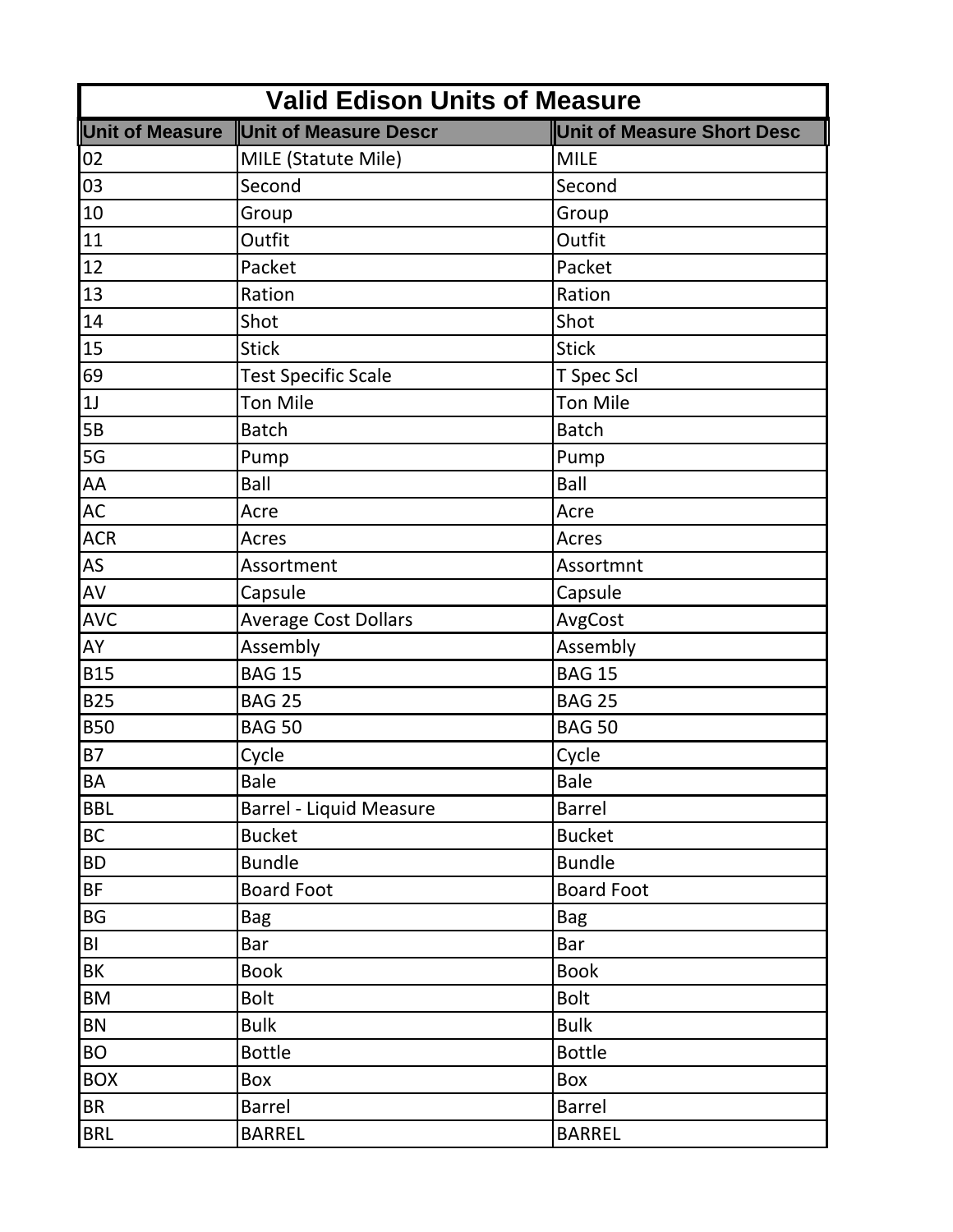| <b>BSD</b>           | <b>Bushel - Dry Measure</b> | <b>Bushel</b>     |
|----------------------|-----------------------------|-------------------|
| <b>BU</b>            | Bushel (US)                 | <b>Bushel-US</b>  |
| BX                   | Box                         | Box               |
| $\overline{C}$       | Celsius                     | Celsius           |
| CA                   | Case                        | Case              |
| CAN                  | CAN                         | CAN               |
| CB                   | Carboy                      | Carboy            |
| <b>CCM</b>           | <b>Cubic Centimeters</b>    | Cu Centim         |
| CDM                  | <b>Cubic Decimeters</b>     | Cu Decim          |
| CF                   | <b>Cubic Foot</b>           | <b>Cubic Foot</b> |
| CG                   | Centigrams                  | Centigram         |
| CH                   | Container                   | Container         |
| <b>CHN</b>           | Chain                       | Chain             |
| CI                   | Cubic Inch                  | Cubic Inch        |
|                      | Cone                        | Cone              |
| CL                   | Centiliters                 | Centiliter        |
| <b>CM</b>            | Centimeters                 | Centimeter        |
| <b>CMM</b>           | <b>Cubic Millimeters</b>    | Cu Millim         |
| CN                   | Can                         | Can               |
| CQ                   | Cartridge                   | Cartridge         |
| CR                   | <b>Cubic Meter</b>          | Cubic Mtr         |
| <b>CRT</b>           | <b>CRATE</b>                | <b>CRATE</b>      |
| $\mathsf{CS}\xspace$ | Case                        | Case              |
| CT                   | Carton                      | Carton            |
| CU                   | Cup                         | Cup               |
| <b>CUF</b>           | Cubic Feet                  | Cu Foot           |
| <b>CUI</b>           | <b>Cubic Inches</b>         | Cu Inch           |
| <b>CUM</b>           | <b>Cubic Meters</b>         | Cu Meter          |
| <b>CUY</b>           | <b>Cubic Yards</b>          | Cu Yard           |
| <b>CX</b>            | Coil                        | Coil              |
| <b>CY</b>            | Cubic                       | Cubic             |
| DA                   | Day                         | Day               |
| <b>DAY</b>           | Days                        | Days              |
| DC                   | Disk (Disc)                 | <b>Disc</b>       |
| DG                   | Decigrams                   | Decigram          |
| DH                   | Mile (Statute Mile)         | Mile (Stat        |
| DI                   | Dispenser                   | Dispenser         |
| DK                   | Kilometer                   | Kilometer         |
| DL                   | Deciliters                  | Deciliter         |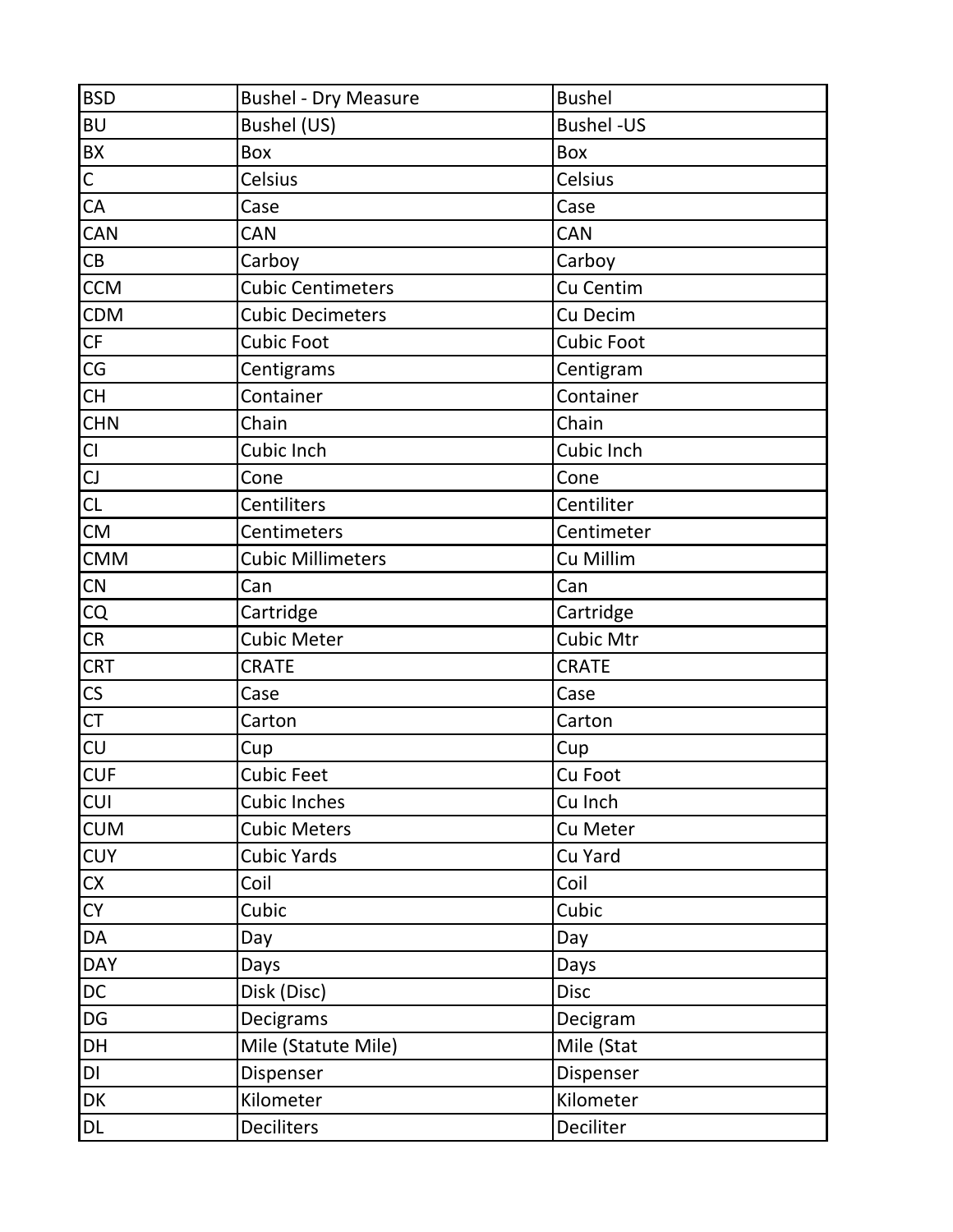| <b>DM</b>      | <b>Decimeters</b>           | Decimeter         |
|----------------|-----------------------------|-------------------|
| <b>DO</b>      | <b>Dollar</b>               | Dollar            |
| <b>DOZ</b>     | Dozen                       | Dozen             |
| <b>DR</b>      | Drum                        | Drum              |
| <b>DRA</b>     | Dram - Avoirdupois          |                   |
| <b>DRM</b>     | <b>DRUM</b>                 | <b>DRUM</b>       |
| <b>DRP</b>     | Dram - Apothecaries'        | Dram              |
| DZ             | Dozen                       | Dozen             |
| EA             | Each                        | Each              |
| ${\sf EV}$     | Envelope                    | Envelope          |
| $\overline{F}$ | Farenheit                   | Farenheit         |
| FC             | <b>Thousand Cubic Feet</b>  | ThousandCF        |
| <b>FDR</b>     | Fluid Dram - Apothecaries'  | Fluid Dram        |
| <b>FO</b>      | Fluid Ounce (US)            | fl. Ounce         |
| <b>FOZ</b>     | Fluid Ounce - Apothecaries' |                   |
| <b>FT</b>      | Feet                        | Feet              |
| G              | Grams                       | Gram              |
| GA             | Gallon                      | Gallon            |
| GAL            | Gallon - US Liquid Measure  | <b>GAL US LIQ</b> |
| <b>GLA</b>     | Gallon - Apothecaries'      | Gallon            |
| <b>GLL</b>     | Gills - Liquid Measure      | Gill              |
| <b>GR</b>      | Gram                        | Gram              |
| <b>GRA</b>     | <b>Grains - Avoirdupois</b> | Grains            |
| <b>GRP</b>     | Grains - Apothecaries'      | Grain             |
| <b>GRS</b>     | gross                       | gross             |
| <b>GRT</b>     | Grains - Troy               | Grains            |
| GS             | Gross                       | Gross             |
| <b>GX</b>      | Grain                       | Grain             |
| <b>HA</b>      | Hank                        | Hank              |
| <b>HCT</b>     | <b>Hectares</b>             | Hect              |
| <b>HF</b>      | <b>Hundred Feet</b>         | <b>Hundred Fe</b> |
| <b>HH</b>      | Hundred Cubic Feet          | Hundred Cu        |
| <b>HR</b>      | Hour                        | Hour              |
| HU             | Hundred                     | Hundred           |
| <b>HUN</b>     | Hundreds                    | Hundreds          |
| HV             | <b>Hundred Weight</b>       | Hundred We        |
| IE             | Person                      | Person            |
| $\mathsf{II}$  | Column Inch                 | Column Inc        |
| IN             | Inches                      | Inches            |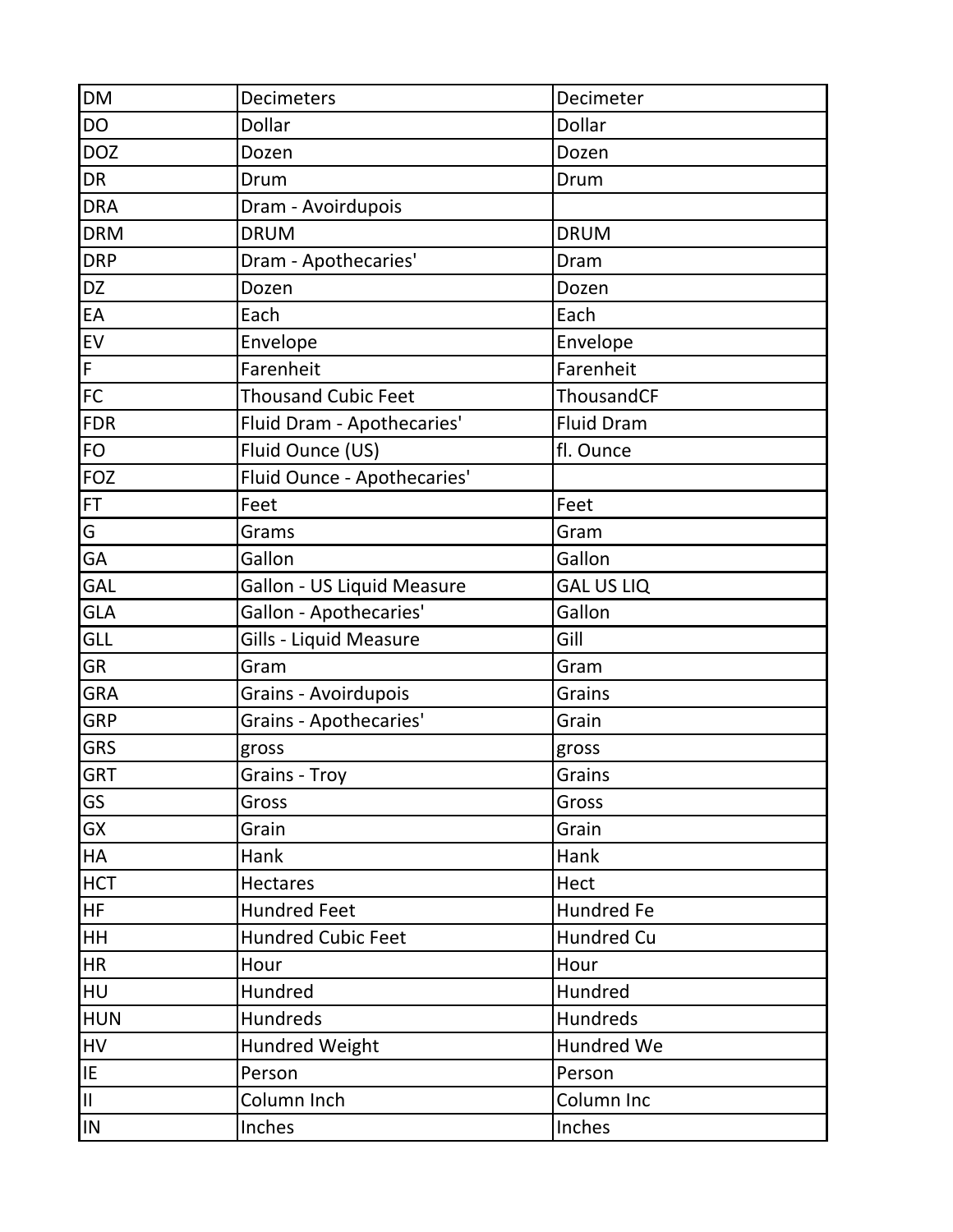| <b>JR</b>                                                                             | Jar                            | Jar              |
|---------------------------------------------------------------------------------------|--------------------------------|------------------|
| JU                                                                                    | Jug                            | Jug              |
| KA                                                                                    | Cake                           | Cake             |
| KE                                                                                    | Keg                            | <b>Keg</b>       |
| KG                                                                                    | Kilograms                      | Kilogram         |
| <b>KGF</b>                                                                            | Kilograms of Force per CM      | KGF/CM           |
| KL                                                                                    | Kiloliters                     | Kiloliter        |
| KM                                                                                    | Kilometers                     | KM               |
| KO                                                                                    | Milliequivalence Caustic potas | Milliequiv       |
| KT                                                                                    | Kit                            | Kit              |
| <b>KWH</b>                                                                            | <b>Kilowatt Hours</b>          | <b>KW Hours</b>  |
| L                                                                                     | Liters                         | Liter            |
| LB                                                                                    | Pound                          | Pound            |
| <b>LBA</b>                                                                            | Pounds - Avoirdupois           | Pound            |
| LBP                                                                                   | Pounds - Apothecaries'         | Pound            |
| <b>LBS</b>                                                                            | Pounds                         | Pounds           |
| LBT                                                                                   | Pounds - Troy                  | Pound            |
| LF                                                                                    | <b>Linear Foot</b>             | Lin. Foot        |
| LG                                                                                    | Long Ton 2,240 pounds          | Long Ton         |
| $  \mathsf{L}  $                                                                      | Linear Inch                    | Lin. Inch        |
| LN                                                                                    | Length                         | Length           |
| <b>LNK</b>                                                                            | Link                           | Link             |
| LO                                                                                    | Lot                            | Lot              |
| <b>LOT</b>                                                                            | <b>Batch Lot</b>               | <b>Batch Lot</b> |
| LT.                                                                                   | Long Tons                      | Long Ton         |
| <b>LY</b>                                                                             | <b>Linear Yard</b>             | Lin. Yard        |
| $\mathsf{M}% _{T}=\mathsf{M}_{T}\!\left( a,b\right) ,\ \mathsf{M}_{T}=\mathsf{M}_{T}$ | <b>Meters</b>                  | Meter            |
| <b>MC</b>                                                                             | Microgram                      | Microgram        |
| <b>MDY</b>                                                                            | Person Day                     | Person Day       |
| ME                                                                                    | Milligram                      | Milligram        |
| MG                                                                                    | Milligrams                     | Milligram        |
| <b>MHR</b>                                                                            | Work Hour                      | Work Hr          |
| MIL                                                                                   | <b>Miles</b>                   | <b>Miles</b>     |
| MJ                                                                                    | Minute                         | Minute           |
| ML                                                                                    | Milliliters                    | Milliliter       |
| <b>MM</b>                                                                             | Millimeters                    | Millimeter       |
| <b>MMO</b>                                                                            | Work Month                     | Work Month       |
| <b>MNA</b>                                                                            | Minims - Apothecaries' Fluid   | Minims           |
| MO                                                                                    | Month                          | Month            |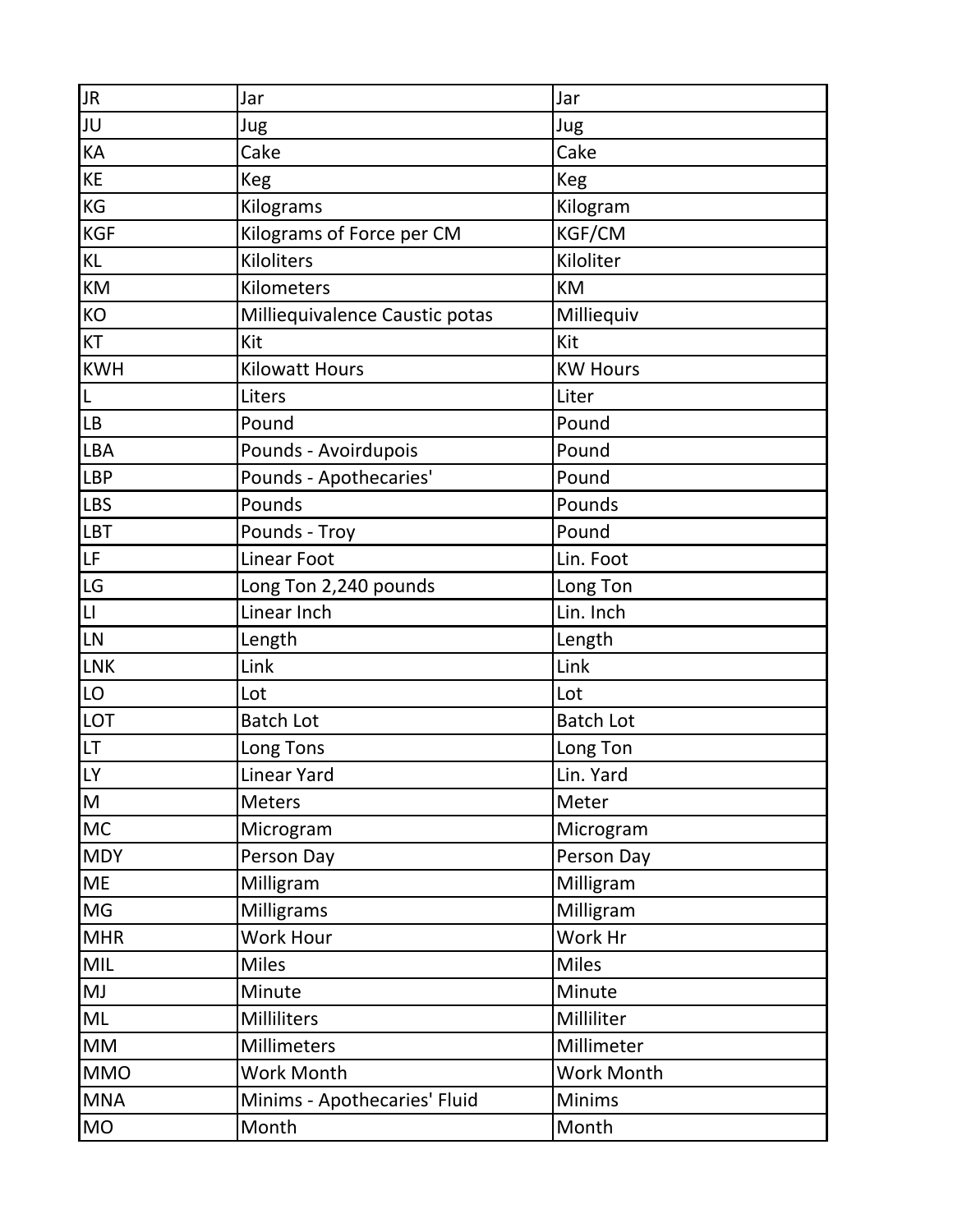| <b>MR</b>      | Metre                         | Metre            |
|----------------|-------------------------------|------------------|
| MT             | <b>Metric Tons</b>            | Metric Ton       |
| <b>MWK</b>     | Work Week                     | <b>Work Week</b> |
| <b>MYR</b>     | Person Year                   | Person Yr        |
| <b>NOS</b>     | <b>NUMBERS</b>                | <b>NUMBERS</b>   |
| <b>NS</b>      | Ton (US)                      | Ton (US)         |
| <b>OZ</b>      | Ounce                         | Ounce            |
| <b>OZA</b>     | <b>Ounces - Avoridupois</b>   | Ounce            |
| <b>OZP</b>     | <b>Ounces - Apothecaries'</b> | Ounce            |
| <b>OZT</b>     | <b>Ounces - Troy</b>          | <b>Ounces</b>    |
| P1             | Percent                       | Percent          |
| PA             | Pail                          | Pail             |
| PD             | Pad                           | Pad              |
| PG             | Page                          | Page             |
| PH             | Pack                          | Pack             |
| PK             | Cello Pack                    | Cello Pack       |
| <b>PKD</b>     | Peck - Dry Measure            | Peck             |
| PL             | Pallet                        | Pallet           |
| PP             | Plate                         | Plate            |
| PR             | Pair                          | Pair             |
| PT             | Pint                          | Pint             |
| <b>PTA</b>     | Pint - Apothecaries'          | Pint             |
| <b>PTD</b>     | Pint - Dry Measure            | Pint             |
| PTL            | Pint - Liquid Measure         | Pint             |
| <b>PWT</b>     | Pennyweight - Troy            | Pennywt          |
| Q <sub>3</sub> | Meal                          | Meal             |
| QI             | Quarter (of a year)           | Quarter (o       |
| QR             | Quire                         | Quire            |
| QT             | Quart                         | Quart            |
| <b>QTA</b>     | Quart - Apothecaries'         | Quart            |
| <b>QTD</b>     | Quart - Dry Measure           | Quart            |
| QTL            | Quart - Liquid Measure        | Quart            |
| <b>RD</b>      | Rod                           | Rod              |
| <b>RE</b>      | Reel                          | Reel             |
| RL             | Roll                          | Roll             |
| <b>RM</b>      | Ream                          | Ream             |
| SB             | <b>Square Mile</b>            | Sq. Mile         |
| SCM            | <b>Square Centimeters</b>     | Sq Centim        |
| <b>SCR</b>     | Scruple                       | Scruple          |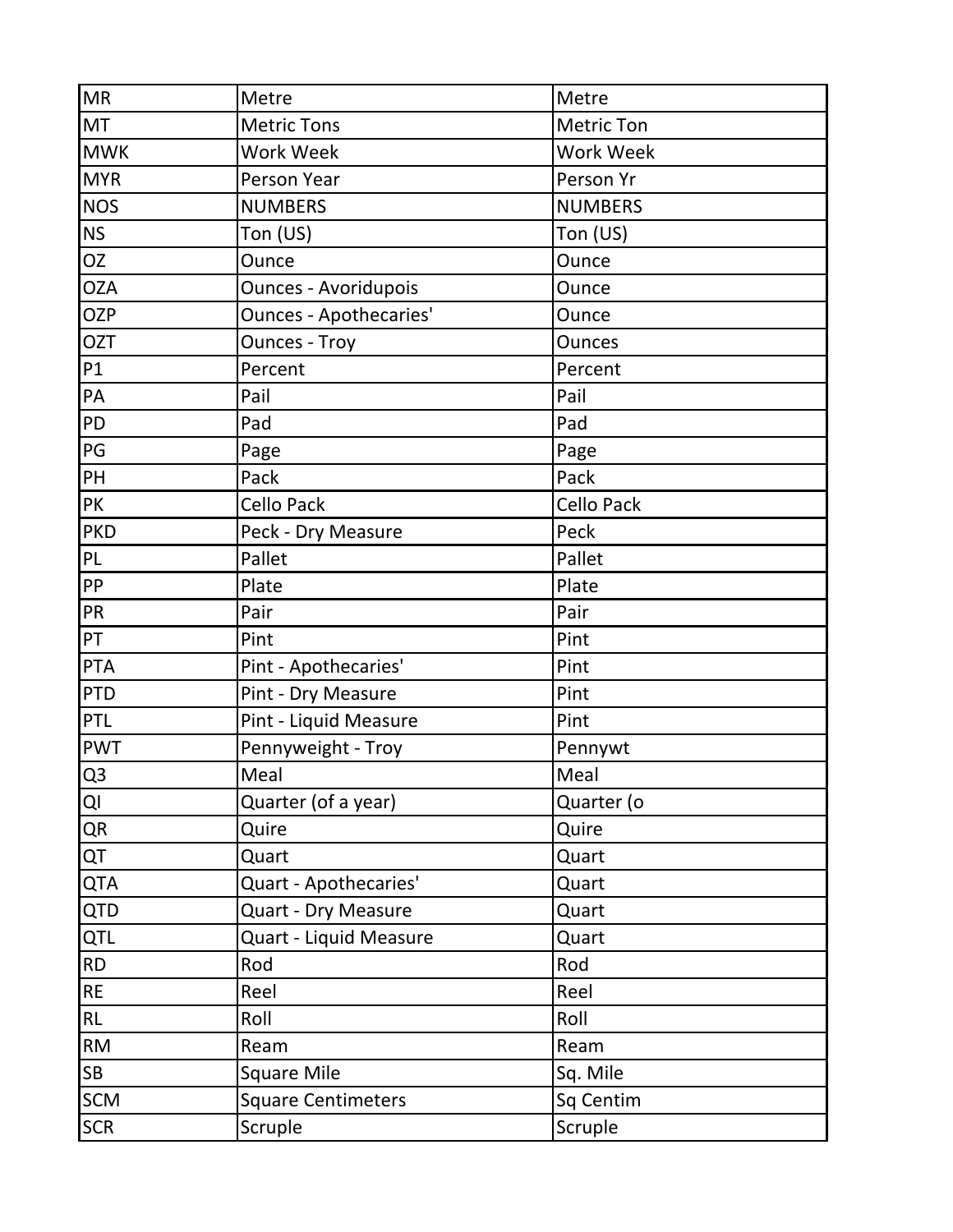| <b>SDM</b>     | <b>Square Decimeters</b>       | Sq Decim          |
|----------------|--------------------------------|-------------------|
| <b>SE</b>      | Section                        | Section           |
| <b>SF</b>      | <b>Square Feet</b>             | SQ                |
| <b>SH</b>      | Sheet                          | Sheet             |
| <b>SHT</b>     | <b>Short Ton</b>               | <b>Short Ton</b>  |
| <b>SHW</b>     | <b>Short Hundred Weight</b>    | Sht 100Wt         |
| SI             | Square Inch                    | Sq. Inch          |
| SI             | Sack                           | Sack              |
| SL             | Sleeve                         | Sleeve            |
| <b>SLV</b>     | <b>SLEEVE</b>                  | <b>SLEEVE</b>     |
| <b>SM</b>      | <b>Square Meters</b>           | Sq Meter          |
| <b>SMM</b>     | <b>Square Millimeters</b>      | Sq Millim         |
| SO             | SPOOL                          | SPOOL             |
| SQ             | Square                         | Square            |
| <b>SQF</b>     | <b>Square Feet</b>             | Square Ft         |
| SQI            | Square Inches                  | Sq Inch           |
| SQM            | <b>Square Miles</b>            | Sq Miles          |
| SQY            | <b>Square Yards</b>            | Sq Yards          |
| <b>SR</b>      | Strip                          | <b>Strip</b>      |
| <b>ST</b>      | <b>Short Tons</b>              | Short Ton         |
| <b>STD</b>     | <b>Standard Cost Dollars</b>   | Stnd Cst \$       |
| SU             | Short Ton 2,000 pounds         | Short Ton         |
| <b>SV</b>      | <b>Skid</b>                    | <b>Skid</b>       |
| SY             | <b>Square Yard</b>             | Sq. Yard          |
| TB             | Tube                           | Tube              |
| <b>TC</b>      | Truckload                      | Truckload         |
| TH             | Thousand                       | Thousand          |
| TO             | Troy Ounce or Apothecaries' Ou | <b>Troy Ounce</b> |
| <b>TON</b>     | Tons                           | Tons              |
| <b>TQ</b>      | <b>Thousand Feet</b>           | Thousand F        |
| <b>TRK</b>     | <b>TRUCK LOAD</b>              | <b>TRUCK</b>      |
| <b>TUB</b>     | <b>TUB</b>                     | <b>TUB</b>        |
| U1             | <b>Treatment</b>               | Treatment         |
| U <sub>2</sub> | <b>Tablet</b>                  | Tablet            |
| <b>UM</b>      | <b>Million Unit</b>            | Million Un        |
| <b>UN</b>      | Unit                           | Unit              |
| <b>UNT</b>     | Units (generic)                | Units             |
| VI             | Vial                           | Vial              |
| WK             | Week                           | Week              |